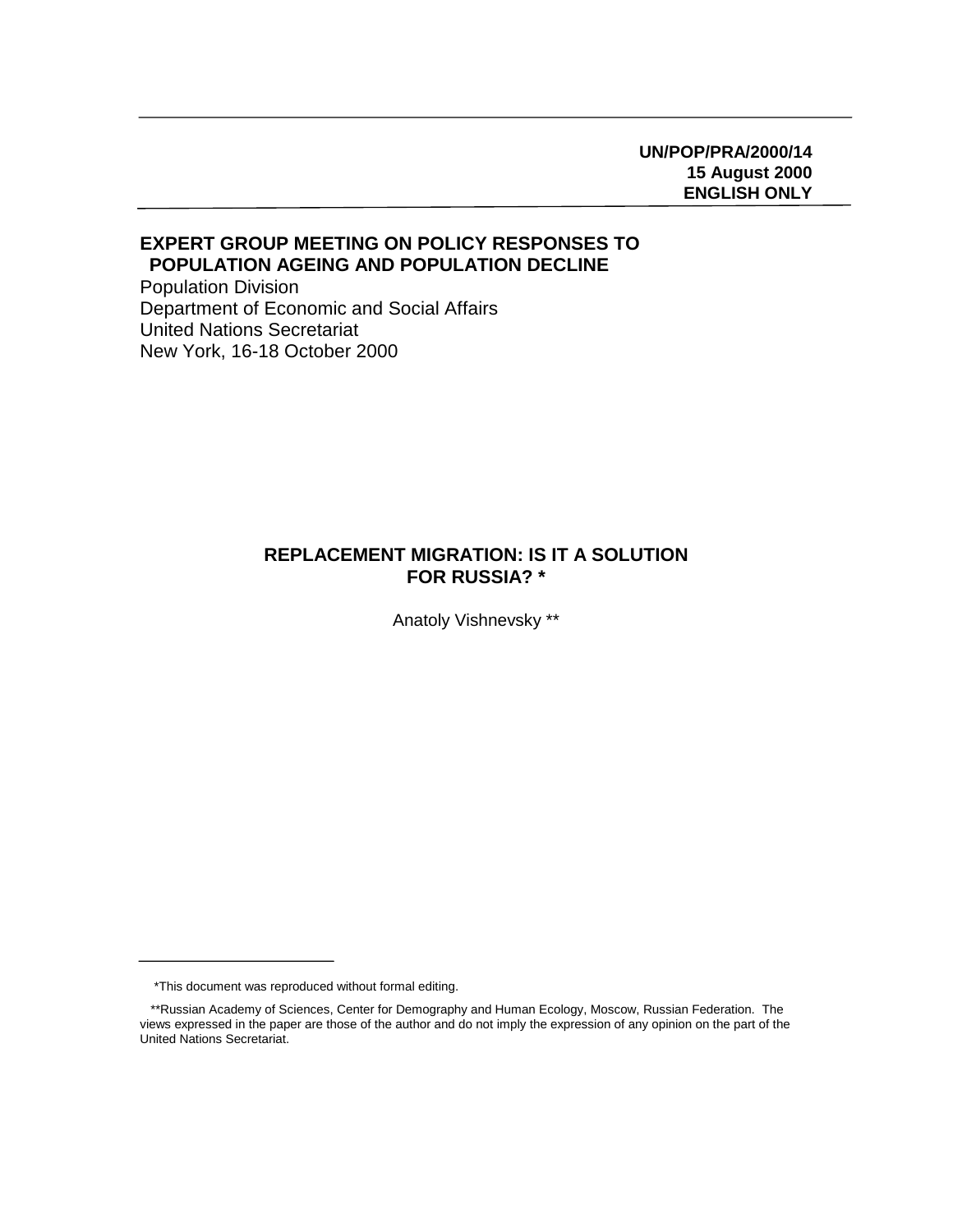# **REPLACEMENT MIGRATION: IS IT A SOLUTION FOR RUSSIA? Anatoly Vishnevsky**

# A. THE ANALYTICAL POPULATION PROJECTION FOR RUSSIA, 2000 – 2050: MAIN **ASSUMPTIONS**

Table 1 summarizes the main assumptions and certain results of the population projection for Russia for the years 2000 to 2050. The purpose of this projection was not to predict, with a maximum possible confidence, how the country's population size and age composition will actually vary in the nearest 50 years, but rather to examine the paths of such changes in accordance with certain, more or less feasible, scenarios of demographic developments.

## *1. Three groups of scenarios*

The 12 proposed scenarios are divided into three groups:

- Group I: Scenarios with a zero net migration. This group of scenarios permits to estimate the possibilities of the population increase and potential changes in its age composition entirely as a result of an interaction between fertility and mortality. The Group I scenarios show that, under any somewhat realistic assumptions with regard to these two processes, a natural increase in the population of Russia will be negative during the nearest 50 years, while the population size will steadily decrease.
- Group II: Scenarios with a constant population size across the whole 2000 2050 period. These show which should be an annual positive net migration to Russia in order to compensate the consequences of a negative natural increase and to assure a constant population size up to 2050.
- Group III: Scenarios with a rising population size. Scenarios of this group permit to estimate, which should be an annual positive net migration to Russia in order to assure an annual half-a-percent increase in the population size during the nearest 50 years.

In all scenarios, the fertility and mortality indicators are considered as independent variables, primarily determining the population dynamics. Therefore the choice of employed fertility and mortality assumptions needs to be substantiated from the very beginning. As to migration (wherever it presents, i.e. in the second and third groups' scenarios), it is a possible exogenous response to a course of events predetermined by an endogenous demographic development, and its value should be determined as a result of projection calculations.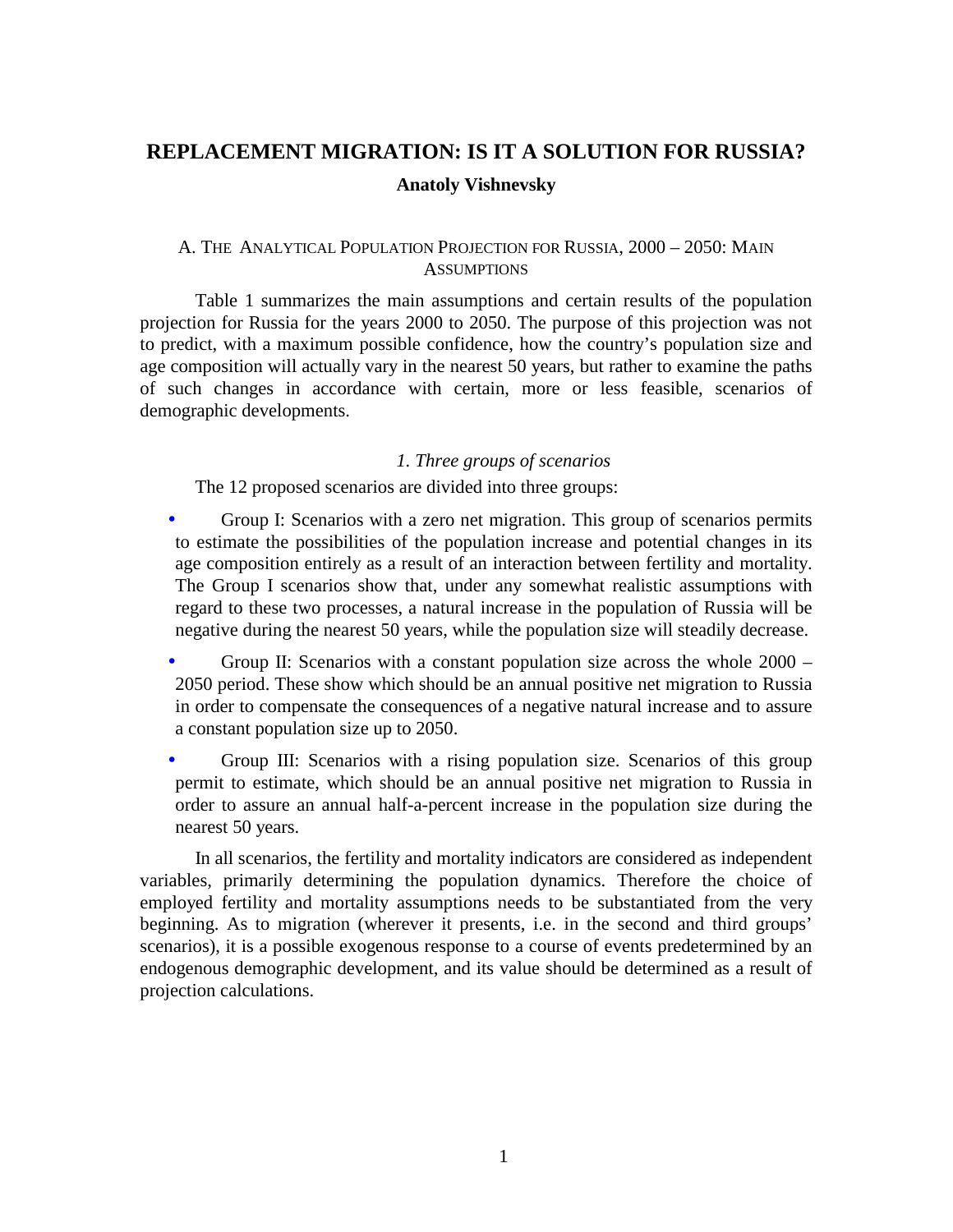## *2. Fertility assumptions*

The fertility rate in Russia was decreasing during the whole 20th century. In the mid-60s, it plummeted, for the first time, below the replacement level and continued to decrease. In the 90s, this decrease accelerated. By the end of century, the total fertility rate in Russia, like in some other European countries, dropped below the 1.3 mark. The reasons for such a deep drop have not been completely understood; however it is apparently a part of a global process that is being driven by its own inherent forces. One cannot therefore expect Russia to find itself outside this trend, common for countries with roughly the same level of economic and social development.

It is unlikely that all these countries would experience, during the next 50 years, a turnaround towards the rise of fertility rate; rather the opposite may be expected: the continuation of the present low fertility rate up to 2050. Moreover, its further decrease is not improbable. However, in view of the insufficient current knowledge of the fertility dynamics mechanisms, its future rise cannot be entirely excluded.

The present projection assumes the total fertility rates of 1.3 and 2.0 as the upper and lower bounds, correspondingly, of the probable fertility changes. The first value will remain unchanged over the whole period up to 2050, while the second one will gradually rise from 1.3 in 2000 to 2.0 in 2050.

#### *3. Mortality assumptions*

While the fertility dynamics in Russia is quite similar to that in most industrial countries, the mortality dynamics is significantly different, because a steady mortality decrease, typical for such countries, ceased in Russia a few decades ago. However, the global experience clearly shows that such a decrease is possible in principle, so a decrease of mortality in Russia before 2050 seems much more likely than a rise of fertility.

The current Russia's lagging behind most Western countries may be explained primarily by an excessive, compared to the West, premature mortality due to external causes and circulatory diseases. In 1995, these two classes of causes of death were responsible for 85% of the excessive mortality in the age groups below 70 years. Of them, external causes were responsible for 46% of excessive deaths of men and for 25% of deaths of women (Visnevsky and Shkolnikov, 1997, pp. 80-81). The Western experience suggests that a successful struggle against mortality owing to such causes is much more directly and obviously (as compared to the fertility trends) connected to a general socioeconomic climate. The changes in this climate, that are being prepared by the current reforms, will result, sooner or later, in a mortality trend turnabout in Russia, after which it will start to gradually decrease down to the level typical of the Western countries.

As in the case of fertility assumptions, the projection determines the lower and upper bounds of the life expectancy probable changes. The first parameter is equal to  $e_0 =$ 59.9 years for men and  $e_0 = 72.5$  years for women, recorded at the end of century and remaining constant over the whole projection period. The second parameter is equal to e0  $= 77.0$  years for men and  $e_0 = 83.0$  years for women by 2050 (while gradually reaching these values over the whole period).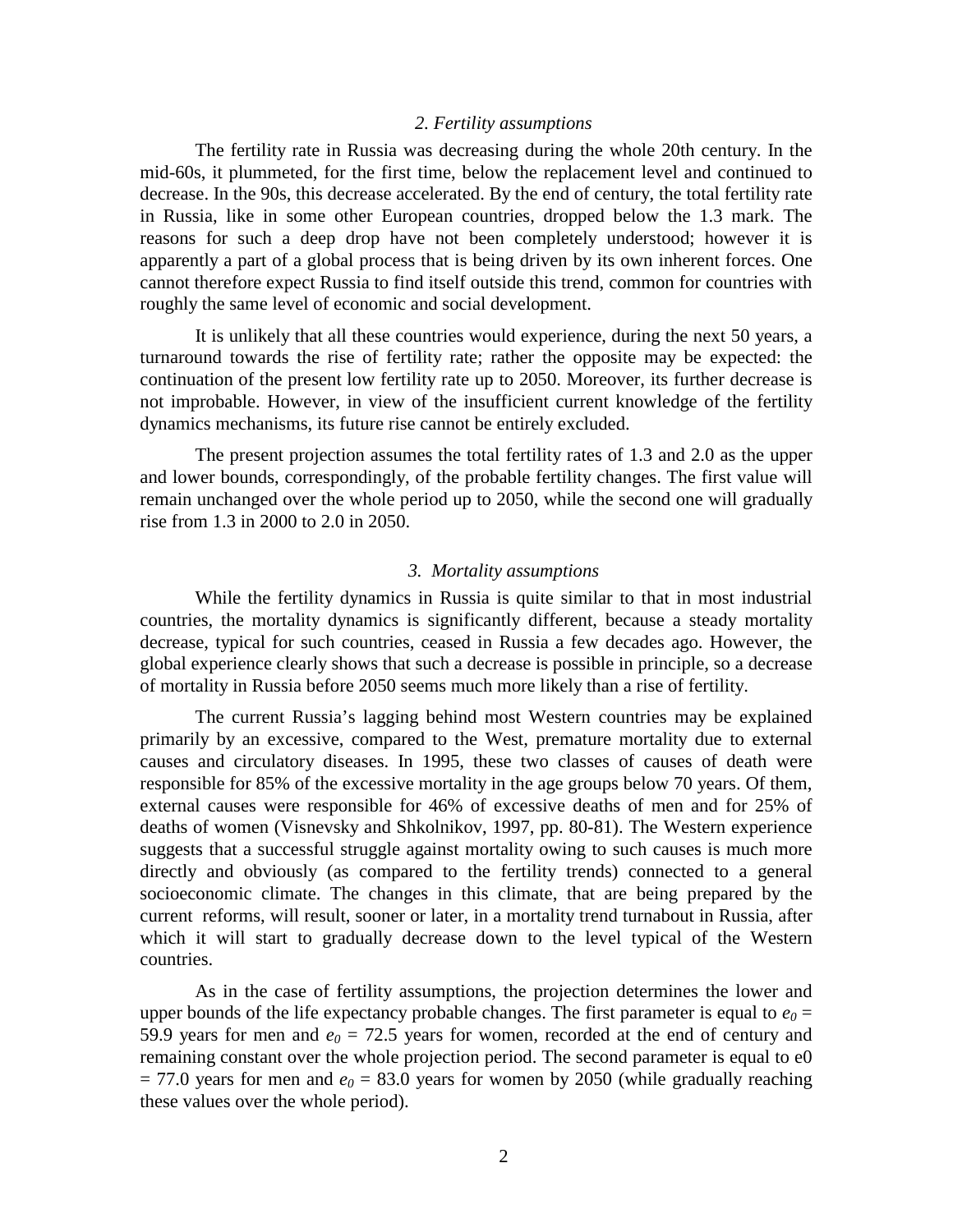Even if the actual fertility and mortality dynamics will differ from those assumed in the current projection, the assumptions made therein allow for covering a very wide range of more or less probable prognostic scenarios, while the computational results offer a clear estimation of trends and extents of the population size and composition under various assumptions as regards the future fertility and mortality developments.

## B. THE ANALYTICAL POPULATION PROJECTION FOR RUSSIA, 2000 – 2050: MAIN RESULTS

# *1.Changes in the population size*

The population size of Russia in 2015 and 2050 by projection scenario is presented in Table 1, Section F, and in Fig. 1.

#### *a. Scenarios with a zero net migration*

Even a simultaneous and quite significant rise of both fertility and life expectancy will be unable to break the downward trend in the population size and its gradual approaching the 1950 level. It should be noted that, by 1950, Russia still did not restore its population size of 110 million that had been recorded in 1940.

In the worst case under accepted assumptions, i.e. at the constant current low fertility and high mortality (the scenario IA), 86.5 million is all that can be expected as a population size in Russia by 2050.

A fertility increase of up to 2 children per woman by 2050, at an unchanged mortality (the scenario IC), would allow this size to rise by about 8 million, up to 94.5 million; however such a rise has been noted as unlikely.

The effect of mortality decrease seems more probable and in edition it could be much more significant. Russia is currently suffering enormous demographic losses due to a high mortality. Should its age-specific mortality rates in the 80s and 90s be the same as in the Western countries, the annual number of deaths would be 500-700 hundred thousands less than it really was, which could notably change the current balance of births and deaths and defer the emergence of a negative natural increase.

Also in the future, the mere ability of avoiding the population losses, already attained in many countries, would slow down the decrease in the Russia's population size. At a constant fertility rate, a decreased mortality rate would result in 17 million additional Russian citizens, thus bringing the population of Russia to 103.3 million by 2050 (the scenario IB).

However, it would be impossible to completely avoid a decrease in the population size, even at the most favorable (within the framework of the assumptions made) fertility and mortality evolution. In the best case, the population of Russia would amount, by 2050, to about 112 million (the scenario ID).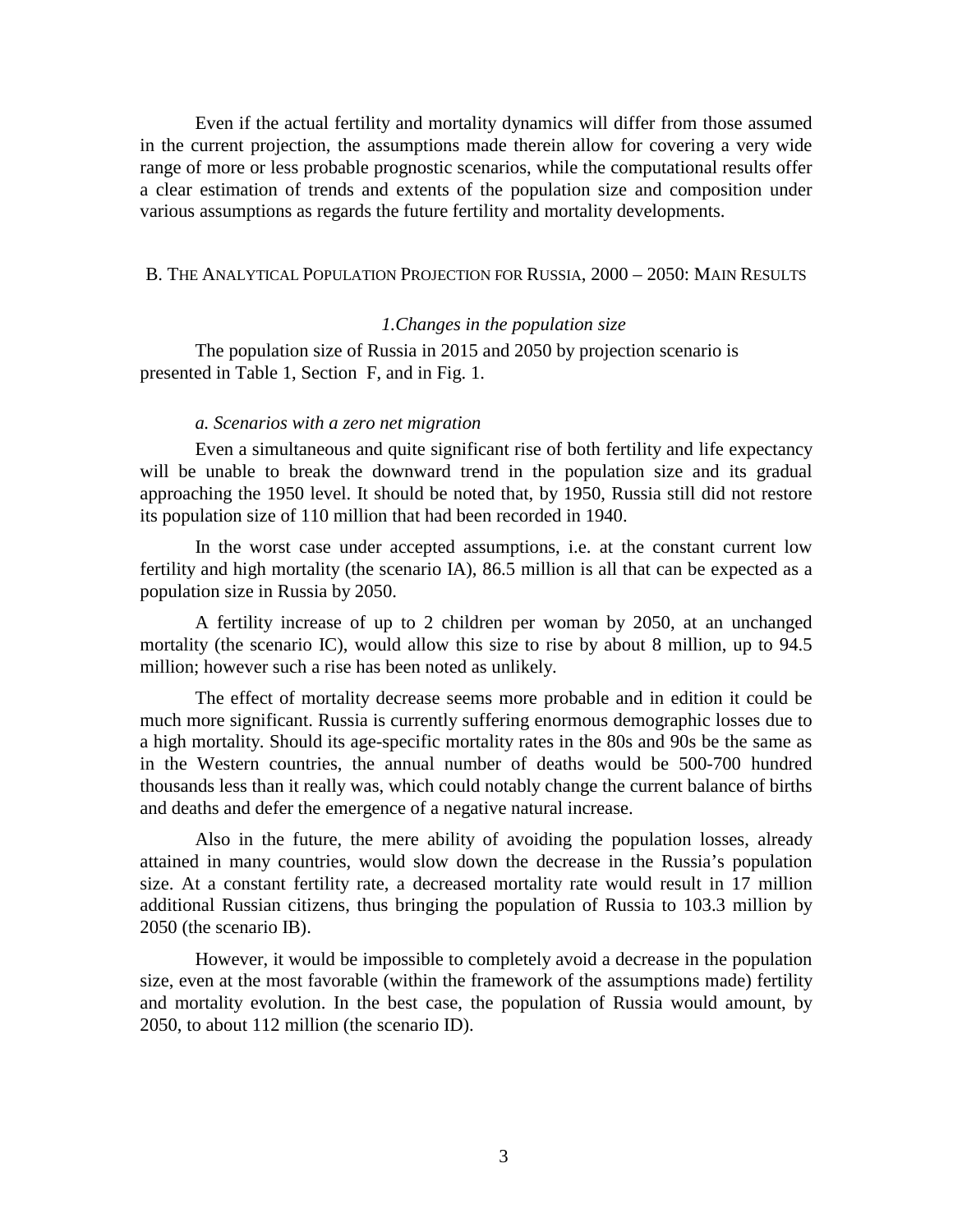#### *b. Scenarios with a non-zero net migration*

An apparent inability to maintain even a constant population size in Russia solely due to the fertility and mortality interaction compels one to resort to the third main factor of the population dynamics, i.e. migration.

Under the above mentioned assumptions, in order to maintain an unchanged population size over 50 years, the total net migration to Russia should range from 35 million (about 690 thousand per year), in the case of the most favorable fertility and mortality evolution, to 69 million (about 1.4 million per year), in the case of the least favorable fertility and mortality evolution.

For the population size of Russia to increase by 0.5% annually between 2000 and 2050 (in the 70s and 80s, the population of Russia increased by 0.6 - 0.75% per year), the total net migration to Russia should range, according to various fertility and mortality scenarios, from 76 to 118 million (1.5 to 2.4 million per year) (see Table 1, Sections D and E).

#### *2. Changes in the age composition*

The main trend in the age composition changes, according to all scenarios of the projection, is the aging of the population. It should be noted that the series D, scenarios that are the most favorable with regard to the population size increase, are at the same time the least favorable with regard to the aging.

### *a. Scenarios with a zero net migration*

On the assumption that the low fertility and high mortality remain unchanged in the course of the nearest 50 years (the scenario IA), the proportion of the elderly people (those over 65) in the Russia's population would exceed 26% by 2050, while it was below 6% as recently as 1959, and 12.5% in 1999. At the same time, the proportion of children under the age of 15 would drop to 12% (compared to 29% in 1959 and 19% in 1999).

Should the scenarios materialize that assume the fertility rise and mortality decrease, two conflicting trends would collide: the fertility rise would, to a certain degree, counterbalance the aging, while the mortality decrease would corroborate it. Therefore, the scenario IC (a rising fertility at an unchanged mortality) turns out to be the "youngest" one, while the scenario IB (a decreasing mortality at an unchanged low fertility) - the "oldest" one.

Such changes in the age composition also determine the dynamics of the age dependancy ratio.

The ratio of the elderly to the adult population will significantly rise in any event. While it was just 9 elderly persons per 100 adults (aged 15 to 65) in 1959 and 18 per hundred in 1999, it will rise, by 2050, up to 41 to 50 elderly persons per 100 adults, according to the scenario used.

However, the rise of the *total* dependancy ratio (due to both the elderly and children) will be much less impressive. Owing to the peculiarities of the Russian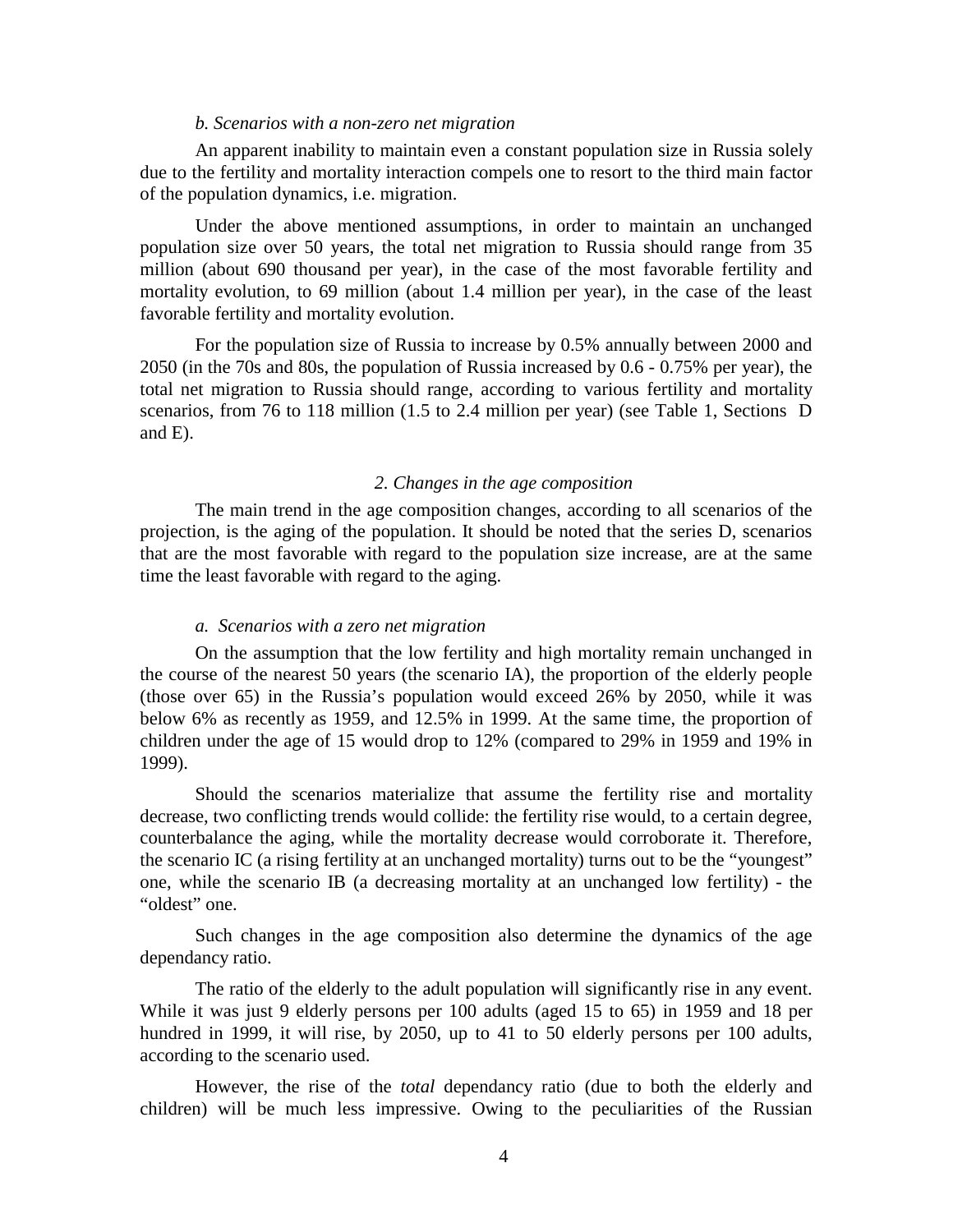population pyramid, it is not unlikely that this ratio now is the lowest during the last 50 years, so that its future increase is unavoidable in any case. Yet even by 2035 it will not exceed (and according to most scenarios will even stay below) that in 1975 when it was far from extraordinary.

Only after 2035, and then not simultaneously under all scenarios, the total dependency ratio will exceed 50 per 100 adults, increasing gradually towards the year 2050. However even in 2050 it will nor achieve, according to three of the four scenarios of the first group, the level of 1939, when the population of Russia was very young and rated about 40 children under 15 per 100 adults. Only the scenario ID, which is the best from the viewpoint of population size, augurs an increase in the total dependency ratio of up to 75 per 100 adults; however the likelihood of such a scenario is not high.

#### *b. Scenarios with a non-zero net migration*

The age composition of migrants is usually notably different from that of the population, resulting therefore in either washing-out - in the case of emigration - or washing-up (expansion) - in the case of immigration - of certain age groups.

As a rule, the migration age composition is shifted towards the younger ages. In the 60s to 80s, three quarters of all Russian migrants were younger than 30, while the migration had almost ceased upon the achievement of that age. By the end of 90s, the migration flows has "aged", and migrants in the age group below 30 amount to less than 60% of the total flow, the composition of which has shifted towards the mature and more elder ages (Zayonchkovskaya, 1999, pp. 122-124). However such a change in the age composition of the migration flows is, most likely, of a temporary nature. If Russia will actually absorb, during the 2000 to 2050 period, significant migration flows, they will originate in the countries with a young age composition and hence will also be quite young and contain many very young people, or those slightly older but married and having small children. This will definitely cause a rejuvenating effect upon the age composition of the whole population. The question is, to which extent?

The calculations show that, while the migration is incapable of radically changing the main trends in the age composition, its impact still may be quite significant and, at the same time, contradictory. Although in most cases it contributes to the reduction of the dependency ratio (either that due to the elderly or the total one), it also produces an unexpected effect in the case of the series B scenarios (a constant low fertility and a decreasing mortality). The matter is: the migration increase results initially in the reduction of dependency ratio, while later, as the migration flow rises, this ratio also increases (see Table 1, Sections G and H).

#### C. CONSEQUENCES

#### *1. Consequences of population decrease*

The population decrease is one of the serious challenges facing Russia on the verge of centuries.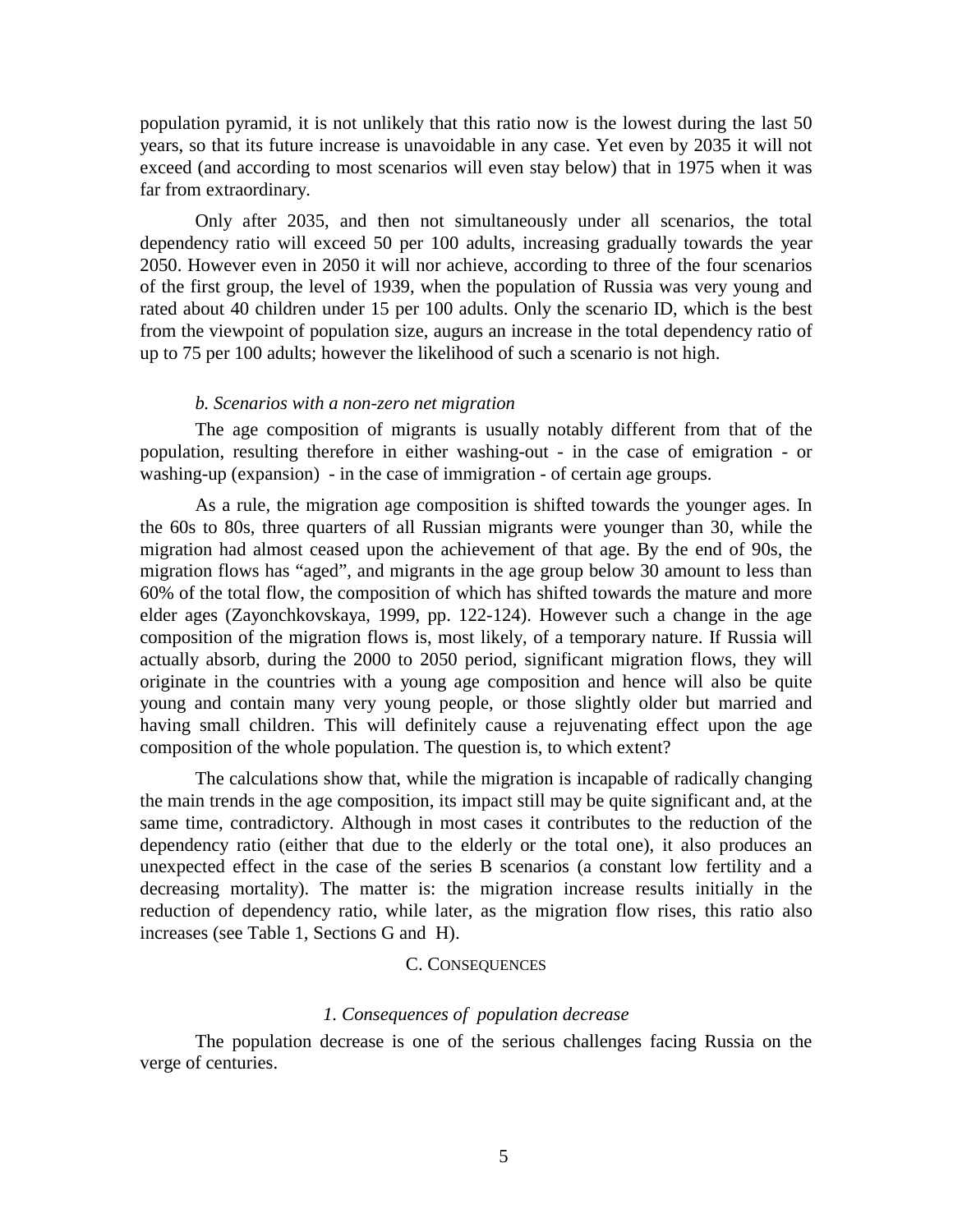Of course there are no indisputable arguments in favour of the population increase at any time and in any place. Besides, the population dynamics cannot be viewed separately from other changing demographic realities. Among other things a decline in the population increase, or even a population decrease, is to a larger or lesser degree compensated by a simultaneous rise in the total number of man-years lived, caused by the mortality reduction and by an increased life expectancy.

On moving from  $e_0 = 50$  years to  $e_0 = 75$  for men and to  $e_0 = 80$  for women (which is the way passed by many industrial countries in the 20th century), the total number of years lived by a cohort increases by the factor of 1.5 for men and 1.6 for women. Therefore, in a certain respect, the current 725 million Europeans occupy more place on the Earth than one billion people who lived on it on the verge of 19th and 20th centuries. In the same sense, the 145 million of today's inhabitants of Russia, even with its relatively low for the end of 20th century life expectancy of 67 years for both sexes, are equivalent to about 280 million of Russians at the beginning of the 20th century, when the life expectancy did not reach 35 years.

As to the future, should an optimistic mortality decrease scenario realize in Russia even in the case of a constant low fertility (scenario IB), its projected population of 103 million would be equivalent to about 125 million in 1950. If however it could be possible to maintain the present population size (scenario IIB), it would in 2050 be equivalent, in the terms of the total number of years lived, to more than 175 million in 1950.

However, where Russia is concerned, all such considerations should play a limited role due to a well and long known discrepancy between the population and the territory size of the country. Russia has always been an underpopulated, and this underpopulation has become especially apparent after the desintegration of the USSR, from which Russia has inherited a three quarters of the territory but just a half of the population.

Even the more populated European part of Russia is comparable, with respect to the population density, to the territory of the USA (27 persons per square kilometer in the European Russia against 29 in the USA). When compared to the Western Europe, even the historical center of Russia does not seem too much populated. One fifth of the country's population is concentrated in the Central economic region occupying less than 3% of its territory. However even in that region the population density of 62 persons per square kilometer is just above a half of that in the European Union as a whole (119 per square kilometer).

As to the Asian part of the country, the problem of its adequate population has never been solved. The Asian Russia occupies 75% of the whole country's territory but accommodates only 22% of its population, at an average population density of 2.5 persons per square kilometer. The demographic potential of Siberia and the Russian Far East is clearly insufficient for exploiting their rich natural resources and for creating a developed and more or less continuous economic and settlement structure.

Being already unsatisfied with its present population size, Russia would moreover experience difficulties caused by its decrease, even if partly compensated by an increased life expectancy. In the world suffering from overpopulation, Russia is still an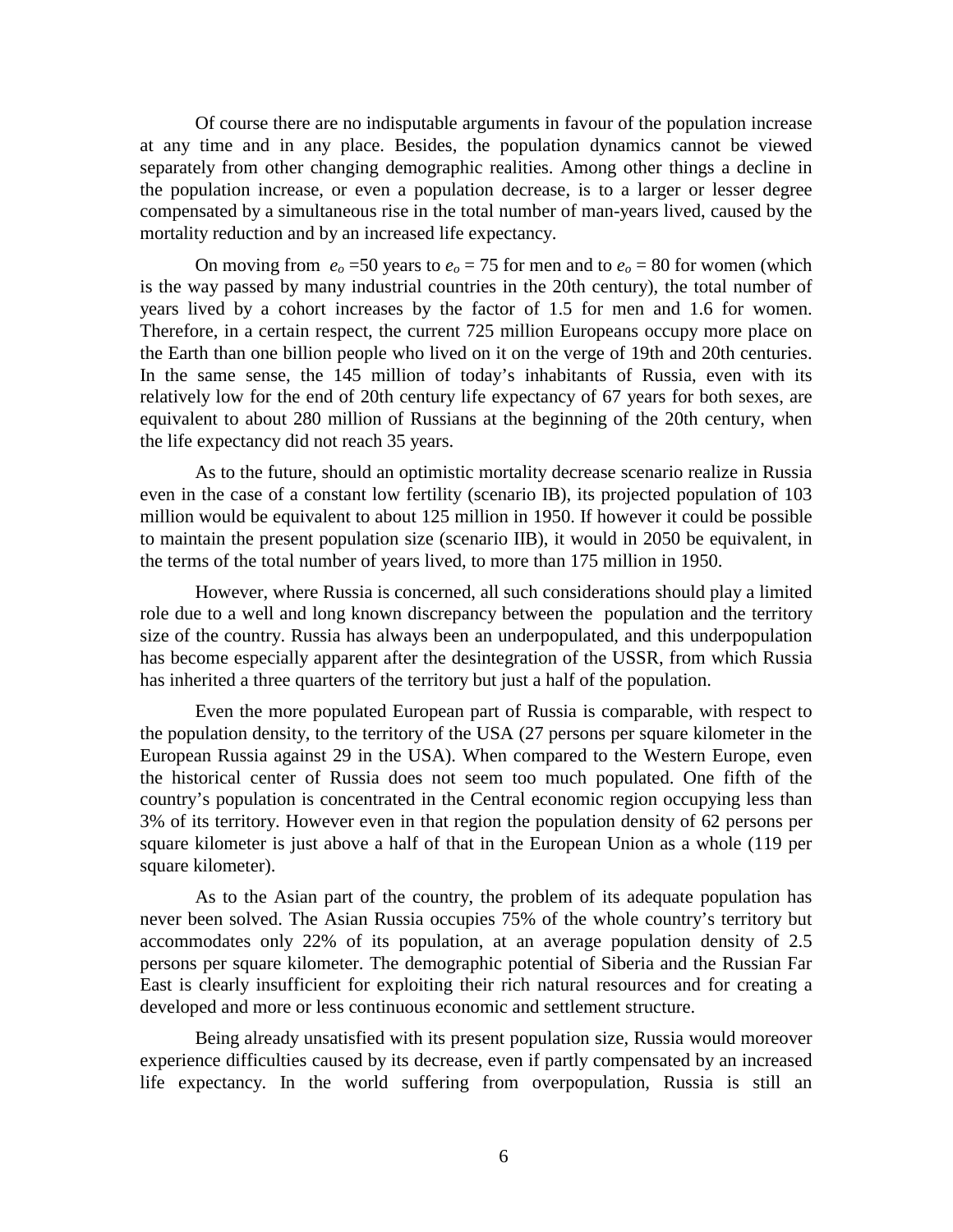underpopulated country, which makes it especially sensitive to the population decrease and compels to seek ways of struggling against depopulation.

# *2. Consequences of population aging*

Unfavorable consequences of population aging are less apparent. In generally it should be noted that a certain mythology exists in demographic and economic literature, which, on one hand, exaggerates negative consequences of the population aging and, on the other hand, humpers the search for remedies against the real problems caused by aging.

## *a. Years lived by a cohort: a new structure of a life-time*

The fundamental processes, leading to irreversible changes in the population pyramid, are taking place at a generations level. As a result of the mortality decrease and of the rectangularization of the curve of survivorship, a general increase in the number of years lived by a cohort is accompanied by an even faster increasing number of years lived in the adult and, especially, in the old ages. As a result of this evolution, the upper part of the pyramid of the time lived by a generation is continuously gaining weight. Hence the anxieties regarding a heavy burden upon the aging nations' economies effected by the rise of the time lived by citizens of the pension age, who are consumers without being producers.

Should however one forget that a person who lived up to the old age had had before to pass through all the middle age groups? As the mortality decreases, a total number of man-years rises, including those productive and not only consuming.

As mentioned above, on moving from  $e<sub>o</sub> = 50$  years to  $e<sub>o</sub> = 75$  for men and to  $e<sub>o</sub> =$ 80 for women, the total number of years lived by a cohort (and therefore the consumption time) increases by the factor of 1.5 for men and 1.6 for women. However, the number of years lived in the adult age (the "productive period") rises almost by the same factor. For example, according to the Coale & Demeny model life tables (model 'West') it rises by 1.44 for men and 1.47 for women for the ages of 15 to 65, and by 1.51 and 1.54, correspondingly, for the ages of 20 to 65. As to the ratio between the years lived in the "dependency period" and in the "productivity period", it remains practically unchanged.

Of course, from the economic point of view, the issue is crucial of age profiles of consumption expenditures or needs and the ratio between the levels of per-head expenditures in the first and second dependency periods. If they are about the same, then the introduction of this economic variable makes no effect upon the conclusions from a purely demographic analysis. If however the per-head expenditures of elderly dependants are much greater than those of children, then an increased burden of the second "dependency period" is not compensated, in the economic sense, by an decreased burden of the first period.

This issue must be recognized as insufficiently studied, with opposing views appearing in the literature and with greatly varying estimates made by different authors. For example the authors of a relatively recent study of economic consequences of population aging in industrialized societies concluded that even if the difference in per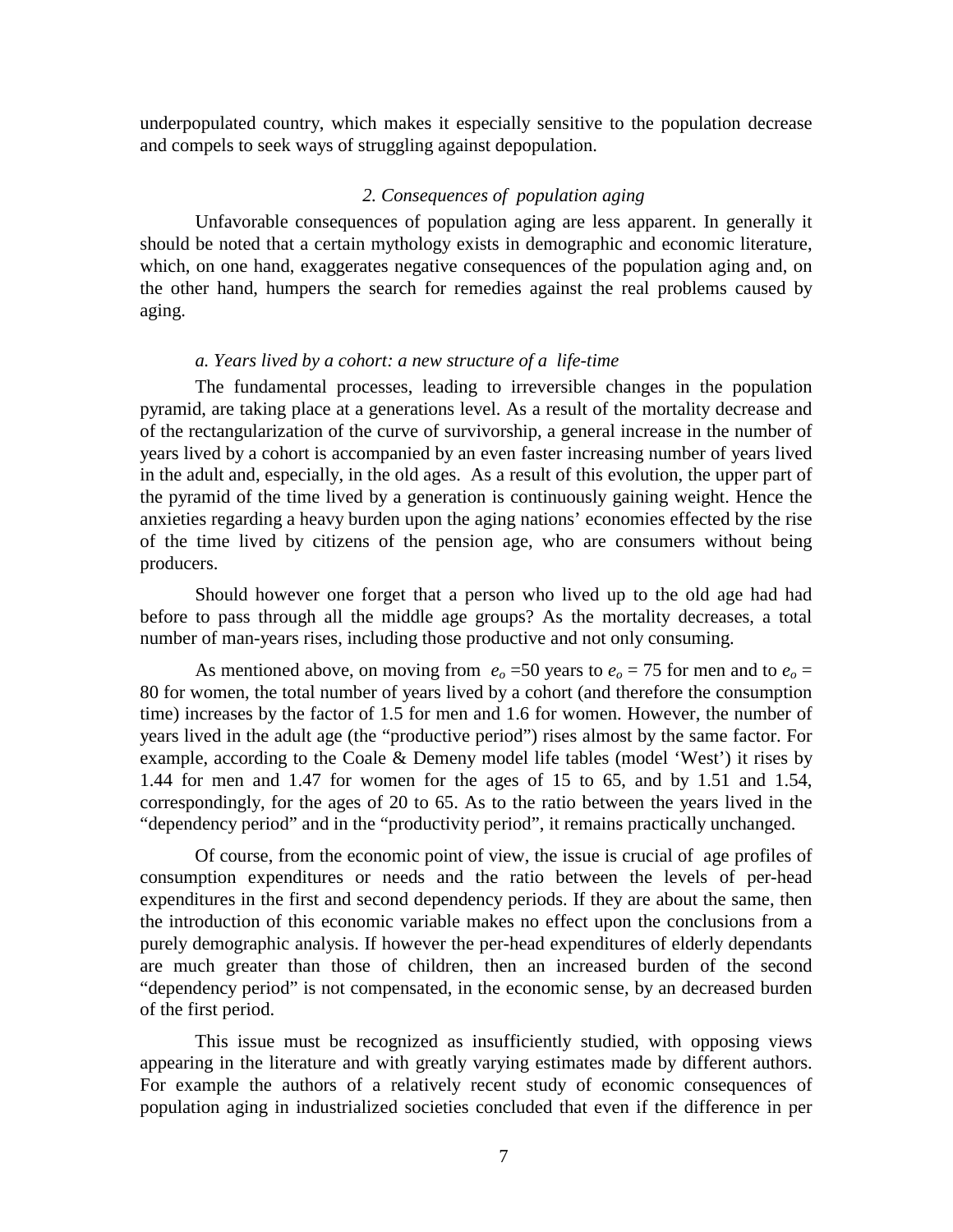capita consumption at the opposit end of the age spectrum exists it is not very important and its 'impact on overall needs or consumption expenditures are relatively limited' (ECE Secretariat, 1992, p. 197; see also ECE Secretariat, 1983). Some other studies, on the contrary, 'have estimated that for an industrialized country, on average the cost to support a person aged 65 years and over is substantually greater [roughly two and a half times greater] than the cost to support a young person less than 20 years old' (UN Population Division, 2000, p. 93).

In any case, private (individual, family) expenditures should be discerned from public (governmental and other) ones. Child-bearing and rearing largely remains, in all modern societies, a family matter (even with a significant participation of the public institutions), while the elderly are mainly supported by means of pension systems. Therefore, if the first and second dependency periods are compared with regard to the *public* per-head expenditures only, the second period might in fact turn out to be more expensive. (By the way, this may explain the obvious dramatization of the aging problem: the governments are concerned about their increasing share of the economic responsibility for the population welfare). However, the part of the population that lives in the "productive period" provides for both dependency periods, regardless of the channels used for distributing the resources produced by that part.

While remaining within the "generation logic", one should take into account that a person enters his/her second "dependency period" 40 – 50 years after leaving the first one, during which time the society's wealth has grown. Other conditions being equal, the society becomes now capable of supporting, without excessive strain, the elderly' expenditure at a level much higher than that existed during their childhood, when their needs were largely formed.

Like any changes, the transition to a new structure of the generation lifetime generates problems related to the adaptation of the social institutions to new demographic realities. The creation of pension systems is one of the prominent responses to this challenge of the 20th century. However, the demographic changes themselves have predetermined the economic possibility of such a response, particularly by permitting, *ceteris paribus*, to increase, almost by the factor of 1.5, the generation's potential fund of working time. This fact undermines an excessive dramatization of aging as a *demographic* problem.

## *b. Age composition of real populations*

Should the populations live for a long time under stable demographic conditions (i.e., constant fertility and mortality rates), the cohort-related analysis could be also applied to the real population. However, the 20th century was not a period of stability, but just on the contrary: a time of huge changes in fertility and mortality and of the quest for their new equilibrium. The populations, one by one, moved to a new type of intragenerational solidarity. A new, if never explicitly proclaimed, principle was pursued: let each new generation live the same number of years as the preceding one lived but this should be achieved not due to the longevity privilege for a few, paid for with premature deaths of the majority, but rather due to the life protection and prolongation for as many newborns as possible. Naturally enough, this had lead to a redistribution of economic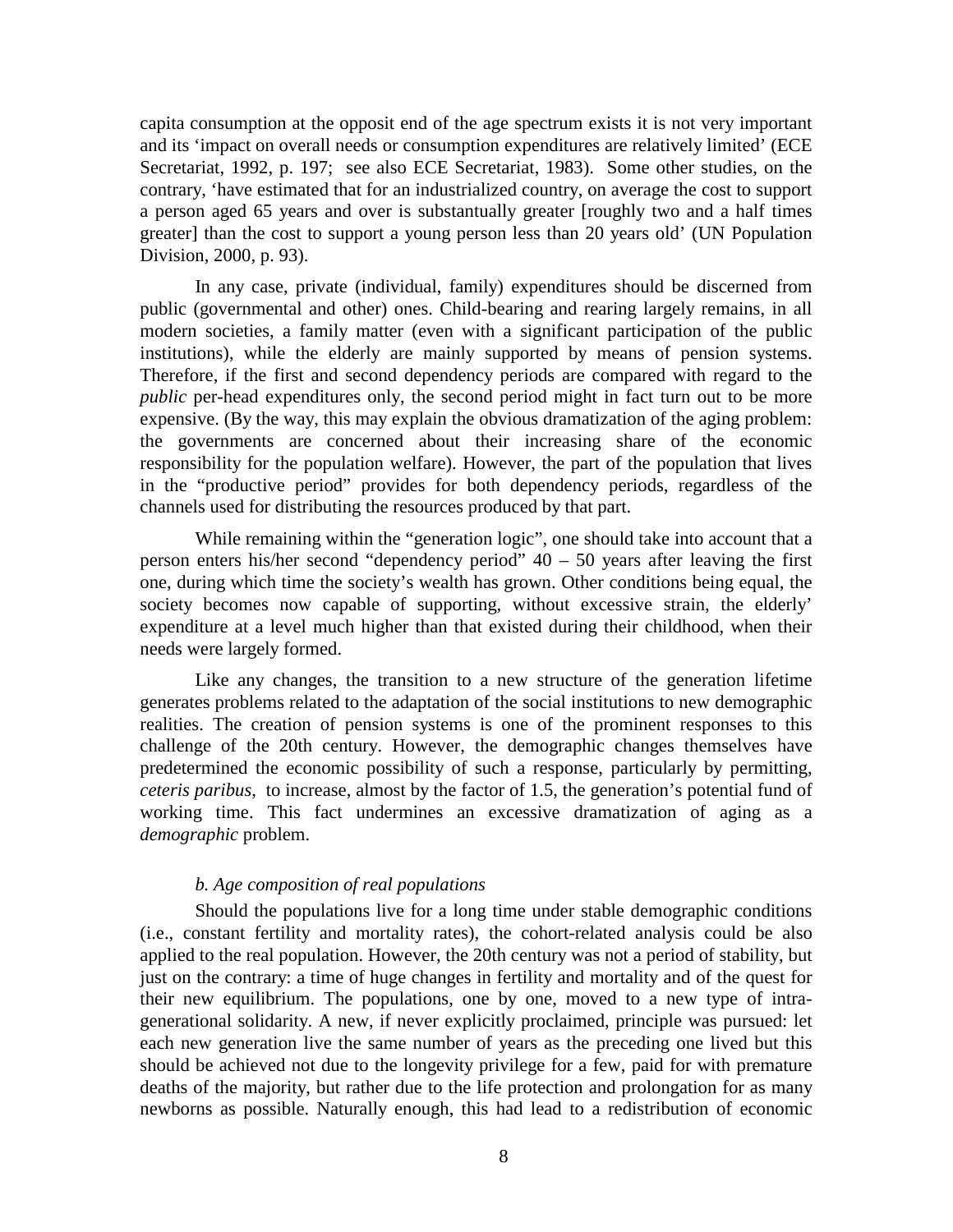resources within the whole time space occupied by a generation in favor of the increasingly more part of this space occupied by the old age groups, and to the rejection of the part of births which, under the high mortality conditions, were a net loss in either demographic or economic sense.

As a result of the fertility decline, every consequent generation was less numerous than the preceding one, which was the main immediate cause of the aging observed in most countries in the 20th century. The population pyramid changes its form owing not to the widening of its upper part but due to the narrowing of the lower one. Under such circumstances (which are a priori transitional and temporary) the elderly dependants belong to more populous generations than the adults filling the middle part of the age pyramid, and here a certain discrepancy may really appear.

However one should not exaggerate the extent and significance of this discrepancy. The changes are occurring more or less gradually and the dependency ratio of the elderly is rising progressively, so this evolution cannot produce any abrupt perturbations and economy may well adapt to such changes. In any case, the wealthy industrial nations with an "old" age composition must bear the dependency burden of the elderly *after* their having already contributed to the economic growth. The situation is worse in the developing countries, where the main economic burden is caused by children who have not yet participated in the production of the total wealth, which is modest by itself.

It should be added here that in the 20th century in Russia, like in some other European countries, the gradual shifts in the age composition caused by evolutionary demographic changes were accompanied with sharp fluctuations (caused by the reasons far from demographic ones) of the age composition and, correspondingly, of the economic burden upon the adult population. In the second half of the 60s the total age dependency ratio in Russia was 55-57 per 100 adults. Such a high value will be achieved again (and then according to only some of the considered scenarios) not before 2035. Such a rise should of course be prepared for, but it should hardly be over-dramatized. If Russia was able to confront it in 1965, why should it be so dangerous 70 years after that?

#### D. CONCLUSIONS

In Russia, like in most industrial countries, the balance of births and deaths will most likely be such in the first half of the 21st century that the natural population increase will be negative. If the country's population will continue to depend largely on the natural reproduction, it will unavoidably decrease in size and will age rapidly. These two trends might be counteracted only by an inflow of immigrants, to a larger or smaller extent, depending on the volume and composition of immigration flows.

Within the frameworks of the considered scenarios, this volume ranges from 34.5 million (the scenario IID) to 117.6 million (the scenario IIIA) over 50 years (689 to 2,352 thousand per year). In order to estimate the feasibility of such parameters, it would be useful to compare them with the actual volumes of net migration to Russia in 1950 - 2000. It amounted to 3.4 million (69 thousand per year) over 50 years, 5.8 million (232 thousand per year) over the last 25 years, and , 4.5 million (300 thousand per year) over the 15 year period when it was the highest (1984 to 1998).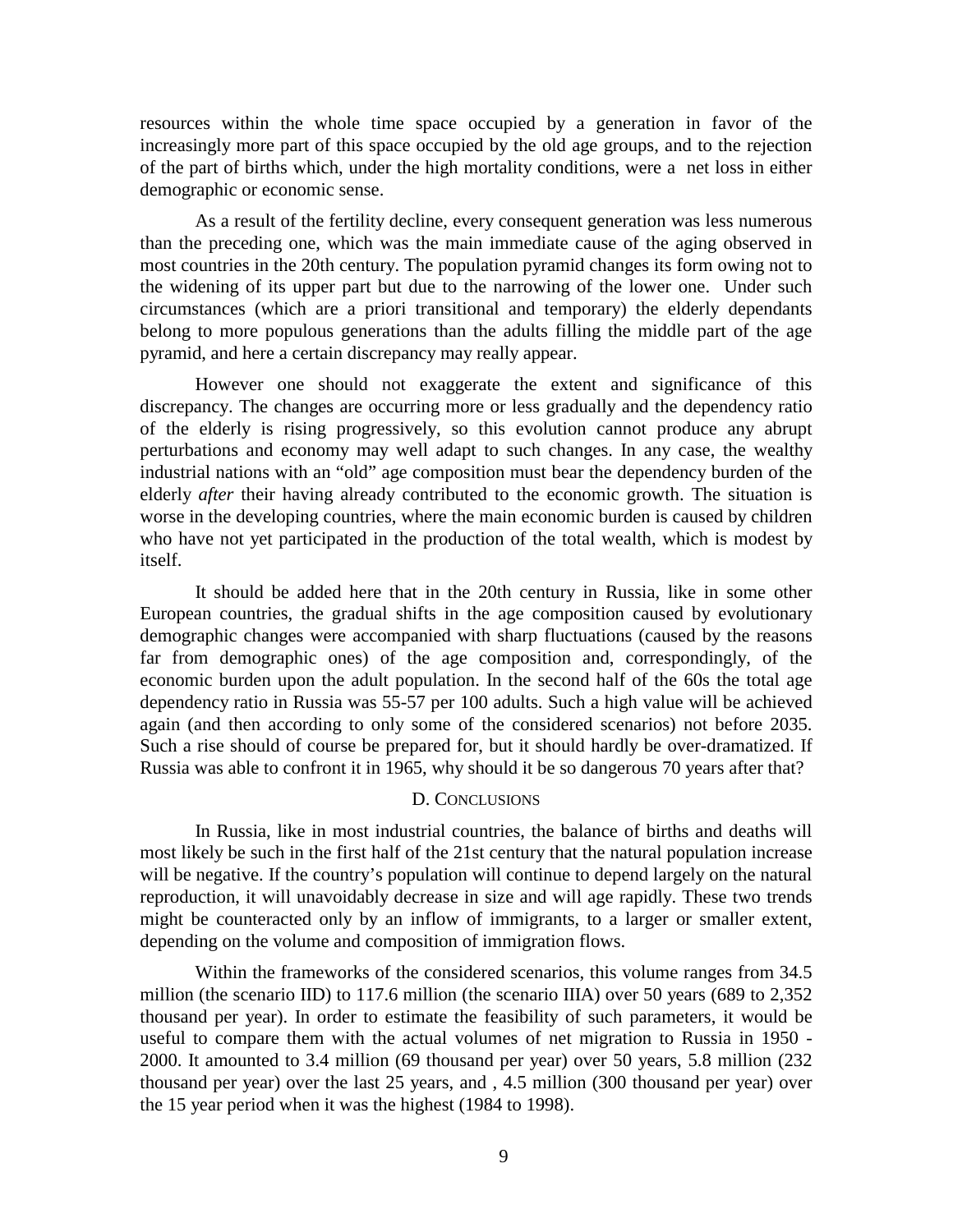Against such a background, even a minimal annual net migration on the order of 700 thousand during the next 25 years (the scenarios IIB and IID) seems too large and therefore not very probable and thus much less feasible appear the migration volumes necessary for the realization of the series D scenarios (an annual population increase by 0.5%), i.e. 1.5 to 1.9 million per year in 2000 – 2025 and 1.5 to 2.8 million per year in  $2025 - 2050$ .

Nevertheless, Russia could unlikely avoid the arrival of large immigration inflows.

On one hand, their inevitability is dictated by the internal demographic situation in Russia. While unfavorable consequences of the population aging are not so dramatic as sometimes imagined, and those actually present may be largely neutralized by economic and social policy measures, the population decrease will present Russia with a very hard choice. It should either succumb to a continuous aggravation of the already meager population / territory ratio, or to widely open its doors to immigration. Both solutions bear unwelcome consequences, so the lesser of two evils should be chosen.

On the other hand, the future developments cannot be predicted without taking into account the demographic situation outside Russia, particularly the overpopulation beyond its southern frontiers. This overpopulation together with the increasing mobility of the populations in the neighbouring countries will unavoidably produce a growing migration pressure, at least in the form of illegal migration, that will become more and more difficult to hold in check and which will compel Russia to respond with expanding the legal immigration possibilities.

Eventually a certain equilibrium of pull and push factors would be probably achieved, along with a corresponding annual rate of the net-migration in Russia. It will most likely be greater than the current rate. However, one can hardly rely on its ability of neutralizing the unfavorable consequences of the present demographic trends, in particular of the fertility decline much below the replacement level.

#### *References:*

ECE Secretariat (1983). Economic Implications of Aging in the ECE Region: Some Selected Aspects. In: *Economic Bulletin for Europe*, vol. 35, No 3, United Nations.

ECE Secretariat (1992). Economic Implications of Aging in the ECE Region: Some Selected Aspects. In: *Demographic Causes and Economic Consequences of Population Aging. Europe and North America*. George J. Stolnitz, ed. UN Economic Commission for Europe. Economic Studies No. 3. New York: UN.

UN Population Division (2000). *Replacement Migration: Is It a Solution to Declining and Ageing Populations?* UN, ESA/P/WP.160.

Vishnevsky, Anatoly and Shkolnikov Vladimir (1997). *Mortality in Russia: Main Groups of Risk and Action Priorities*. Proceedings of the Moscow Carnegie Center, Vol. 19. (In Russian).

Zayonchkovskaya Zhanna (1999). Migration. In *Population of Russia 1999*. Anatoly Vishnevsky, ed. Moscow, Knizhny Dom Universitet. (In Russian).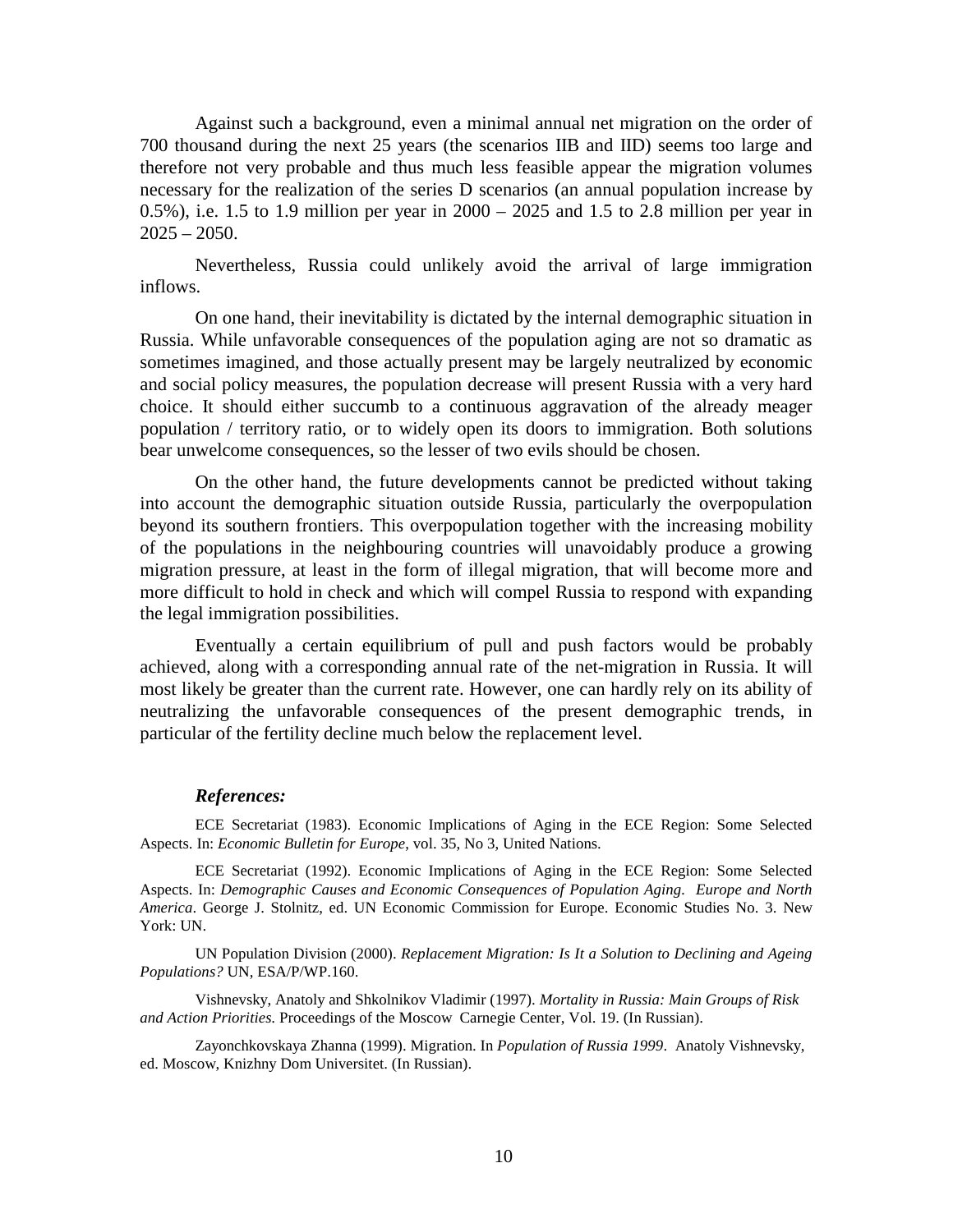|                                             | Scenarios with zero migration |             |                                                                                                       |                | Scenarios witn zero |                         |                             |             | Scenarios with 0.5%      |             |                                                                |             |
|---------------------------------------------|-------------------------------|-------------|-------------------------------------------------------------------------------------------------------|----------------|---------------------|-------------------------|-----------------------------|-------------|--------------------------|-------------|----------------------------------------------------------------|-------------|
|                                             |                               |             |                                                                                                       |                | population growth   |                         |                             |             | annual population growth |             |                                                                |             |
| Year                                        |                               |             | Scenario Scenario Scenario Scenario                                                                   |                | Scenario            |                         |                             |             |                          |             | Scenario Scenario Scenario Scenario Scenario Scenario Scenario |             |
|                                             | I A                           | I B         | IC<br>TFR=1.3 TFR=1.3 TFR=2.0 TFR=2.0 TFR=1.3 TFR=1.3 TFR=2.0 TFR=2.0 TFR=1.3 TFR=1.3 TFR=2.0 TFR=2.0 | I D            | II A                | II B                    | $I\!I$ $C$                  | II D        | III A                    | III B       | III C                                                          | III D       |
| or period                                   |                               |             |                                                                                                       |                |                     |                         |                             |             |                          |             |                                                                |             |
|                                             | $const. e_0$                  | incr. $e_0$ | const. $e_0$                                                                                          | incr. $e_0$    | const. $e_0$        | incr. $e_0$             | const. $e_0$                | incr. $e_0$ | const. $e_0$             | incr. $e_0$ | const. $e_0$                                                   | incr. $e_0$ |
|                                             |                               |             |                                                                                                       |                |                     | A. Total fertility rate |                             |             |                          |             |                                                                |             |
| 1959                                        | 2.60                          | 2.60        | 2.60                                                                                                  | 2.60           | 2.60                | 2.60                    | 2.60                        | 2.60        | 2.60                     | 2.60        | 2.60                                                           | 2.60        |
| 1975                                        | 1.98                          | 1.98        | 1.98                                                                                                  | 1.98           | 1.98                | 1.98                    | 1.98                        | 1.98        | 1.98                     | 1.98        | 1.98                                                           | 1.98        |
| 2000                                        | 1.30                          | 1.30        | 1.30                                                                                                  | 1.30           | 1.30                | 1.30                    | 1.30                        | 1.30        | 1.30                     | 1.30        | 1.30                                                           | 1.30        |
| 2025                                        | 1.30                          | 1.30        | 1.50                                                                                                  | 1.50           | 1.30                | 1.30                    | 1.50                        | 1.50        | 1.30                     | 1.30        | 1.50                                                           | 1.50        |
| 2050                                        | 1.30                          | 1.30        | 2.00                                                                                                  | 2.00           | 1.30                | 1.30                    | 2.00                        | 2.00        | 1.30                     | 1.30        | 2.00                                                           | 2.00        |
| B. Male's life expectancy                   |                               |             |                                                                                                       |                |                     |                         |                             |             |                          |             |                                                                |             |
| 1959                                        | 63.2                          | 63.2        | 63.2                                                                                                  | 63.2           | 63.2                | 63.2                    | 63.2                        | 63.2        | 63.2                     | 63.2        | 63.2                                                           | 63.2        |
| 1975                                        | 62.6                          | 62.6        | 62.6                                                                                                  | 62.6           | 62.6                | 62.6                    | 62.6                        | 62.6        | 62.6                     | 62.6        | 62.6                                                           | 62.6        |
| 2000                                        | 59.9                          | 59.9        | 59.9                                                                                                  | 59.9           | 59.9                | 59.9                    | 59.9                        | 59.9        | 59.9                     | 59.9        | 59.9                                                           | 59.9        |
| 2025                                        | 59.9                          | 68.6        | 59.9                                                                                                  | 68.6           | 59.9                | 68.6                    | 59.9                        | 68.6        | 59.9                     | 68.6        | 59.9                                                           | 68.6        |
| 2050                                        | 59.9                          | 77.0        | 59.9                                                                                                  | 77.0           | 59.9                | 77.0                    | 59.9                        | 77.0        | 59.9                     | 77.0        | 59.9                                                           | 77.0        |
|                                             |                               |             |                                                                                                       |                |                     |                         | C. Female's life expectancy |             |                          |             |                                                                |             |
| 1959                                        | 71.7                          | 71.7        | 71.7                                                                                                  | 71.7           | 71.7                | 71.7                    | 71.7                        | 71.7        | 71.7                     | 71.7        | 71.7                                                           | 71.7        |
| 1975                                        | 73.2                          | 73.2        | 73.2                                                                                                  | 73.2           | 73.2                | 73.2                    | 73.2                        | 73.2        | 73.2                     | 73.2        | 73.2                                                           | 73.2        |
| 2000                                        | 72.5                          | 72.5        | 72.5                                                                                                  | 72.5           | 72.5                | 72.5                    | 72.5                        | 72.5        | 72.5                     | 72.5        | 72.5                                                           | 72.5        |
| 2025                                        | 72.5                          | 77.9        | 72.5                                                                                                  | 77.9           | 72.5                | 77.9                    | 72.5                        | 77.9        | 72.5                     | 77.9        | 72.5                                                           | 77.9        |
| 2050                                        | 72.5                          | 83.0        | 72.5                                                                                                  | 83.0           | 72.5                | 83.0                    | 72.5                        | 83.0        | 72.5                     | 83.0        | 72.5                                                           | 83.0        |
| D. Average annual net migration (thousands) |                               |             |                                                                                                       |                |                     |                         |                             |             |                          |             |                                                                |             |
| 1950-1975<br>1975-2000                      | $-94$                         | $-94$       | $-94$                                                                                                 | $-94$          | $-94$               | $-94$                   | $-94$                       | $-94$       | $-94$                    | $-94$       | $-94$                                                          | $-94$       |
| 2000-2025                                   | 232                           | 232         | 232                                                                                                   | 232            | 232                 | 232                     | 232                         | 232         | 232                      | 232         | 232                                                            | 232         |
| 2025-2050                                   | 0                             | 0           | 0                                                                                                     | $\overline{0}$ | 1040                | 738                     | 1002                        | 702         | 1878                     | 1550        | 1836                                                           | 1510        |
|                                             | 0                             | $\mathbf 0$ | 0                                                                                                     | 0              | 1712                | 1066                    | 1263                        | 677         | 2825                     | 2028        | 2268                                                           | 1542        |
| 1950-2000                                   | 69                            | 69          | 69                                                                                                    |                | 69                  |                         | 69                          |             | 69                       | 69          |                                                                | 69          |
| 2000-2050                                   |                               |             |                                                                                                       | 69             |                     | 69                      |                             | 69          |                          |             | 69                                                             |             |
|                                             | 0                             | $\pmb{0}$   | 0                                                                                                     | $\overline{0}$ | 1376                | 902                     | 1133                        | 689         | 2352                     | 1789        | 2052                                                           | 1526        |

# TABLE 1. POPULATION PROJECTION FOR RUSSIA, 2000 – 2050: MAIN ASSUMPTIONS AND RESULTS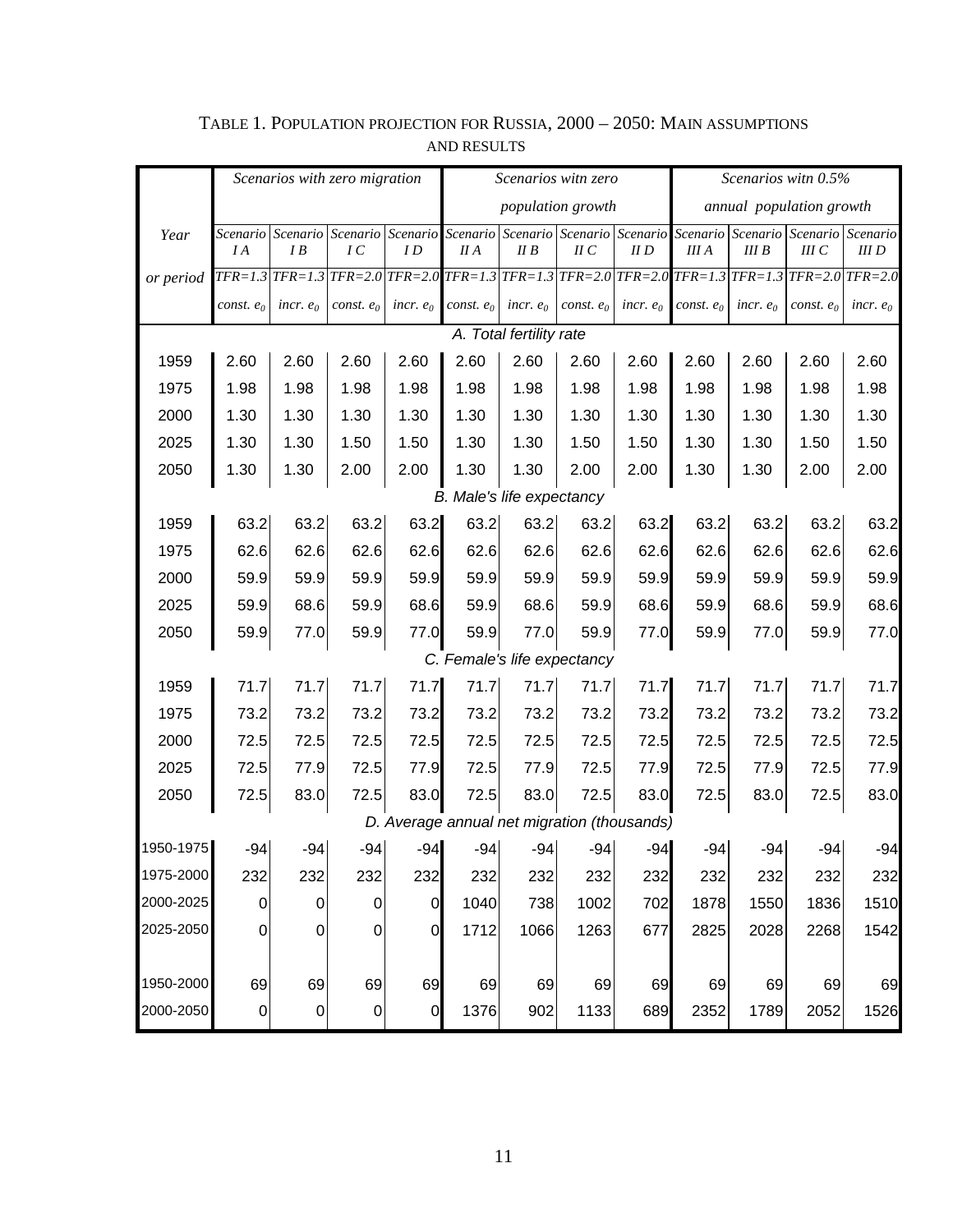|                                                           | Scenarios with zero migration |                         |              |                                                    | Scenarios witn zero |             |                          |             | Scenarios with 0.5%                                                                                                     |             |                           |                |  |
|-----------------------------------------------------------|-------------------------------|-------------------------|--------------|----------------------------------------------------|---------------------|-------------|--------------------------|-------------|-------------------------------------------------------------------------------------------------------------------------|-------------|---------------------------|----------------|--|
|                                                           |                               |                         |              |                                                    | population growth   |             |                          |             | annual population growth                                                                                                |             |                           |                |  |
| Year                                                      | Scenario<br>I A               | Scenario<br>I B         | IC           | ID                                                 | II A                | IIB         | $\mathcal{U}\mathcal{C}$ | $II$ $D$    | Scenario Scenario Scenario Scenario Scenario Scenario Scenario Scenario<br><b>III</b> A                                 | IIIB        | Scenario Scenario<br>IIIC | III D          |  |
| or period                                                 |                               | $TFR = 1.3$ $TFR = 1.3$ |              |                                                    |                     |             |                          |             | $TFR = 2.0$ $TFR = 2.0$ $TFR = 1.3$ $TFR = 1.3$ $TFR = 2.0$ $TFR = 2.0$ $TFR = 1.3$ $TFR = 1.3$ $TFR = 2.0$ $TFR = 2.0$ |             |                           |                |  |
|                                                           | const. $e_0$                  | incr. $e_0$             | const. $e_0$ | incr. $e_0$                                        | const. $e_0$        | incr. $e_0$ | const. $e_0$             | incr. $e_0$ | const. $e_0$                                                                                                            | incr. $e_0$ | const. $e_0$              | incr. $e_0$    |  |
| E. Total net migration (thousands)                        |                               |                         |              |                                                    |                     |             |                          |             |                                                                                                                         |             |                           |                |  |
| 1950-1975                                                 | $-2358$                       | $-2358$                 | $-2358$      | $-2358$                                            | $-2358$             | $-2358$     | $-2358$                  | $-2358$     | $-2358$                                                                                                                 | $-2358$     | $-2358$                   | $-2358$        |  |
| 1975-2000                                                 | 5800                          | 5800                    | 5800         | 5800                                               | 5800                | 5800        | 5800                     | 5800        | 5800                                                                                                                    | 5800        | 5800                      | 5800           |  |
| 2000-2025                                                 | 0                             | 0                       | 0            | $\overline{O}$                                     | 25989               | 18438       | 25057                    | 17544       | 46962                                                                                                                   | 38760       | 45912                     | 37750          |  |
| 2025-2050                                                 | 0                             | 0                       | 0            | $\overline{0}$                                     | 42800               | 26639       | 31583                    | 16926       | 70626                                                                                                                   | 50688       | 56693                     | 38550          |  |
|                                                           |                               |                         |              |                                                    |                     |             |                          |             |                                                                                                                         |             |                           |                |  |
| 1950-2000                                                 | $\mathbf 0$                   | 0                       | $\mathbf 0$  | $\overline{0}$                                     | 3442                | 3442        | 3442                     | 3442        | 3442                                                                                                                    | 3442        | 3442                      | 3442           |  |
| 2000-2050                                                 | $\mathbf 0$                   | 0                       | 0            | $\overline{O}$                                     | 68789               | 45077       | 56640                    |             | 34470 117588                                                                                                            |             | 89448 102605              | 76300          |  |
| F. Total population (millions)                            |                               |                         |              |                                                    |                     |             |                          |             |                                                                                                                         |             |                           |                |  |
| 1950                                                      | 102.2                         | 102.2                   | 102.2        | 102.2                                              | 102.2               | 102.2       | 102.2                    | 102.2       | 102.2                                                                                                                   | 102.2       | 102.2                     | 102.2          |  |
| 1975                                                      | 134.2                         | 134.2                   | 134.2        | 134.2                                              | 134.2               | 134.2       | 134.2                    | 134.2       | 134.2                                                                                                                   | 134.2       | 134.2                     | 134.2          |  |
| 2000                                                      | 145.6                         | 145.6                   | 145.6        | 145.6                                              | 145.6               | 145.6       | 145.6                    | 145.6       | 145.6                                                                                                                   | 145.6       | 145.6                     | 145.6          |  |
| 2025                                                      | 121.4                         | 128.0                   | 122.2        | 128.8                                              | 145.6               | 145.6       | 145.6                    | 145.6       | 164.9                                                                                                                   | 164.9       | 164.9                     | 164.9          |  |
| 2050                                                      | 86.5                          | 103.3                   | 94.5         | 111.7                                              | 145.6               | 145.6       | 145.6                    | 145.6       | 186.8                                                                                                                   | 186.8       | 186.8                     | 186.8          |  |
|                                                           |                               |                         |              | G. Old age dependency ratio (65+)/(15-64), per 100 |                     |             |                          |             |                                                                                                                         |             |                           |                |  |
| 1939                                                      | 7                             | 7                       | 7            | 7                                                  | 7                   | 7           | 7                        | 7           | 7                                                                                                                       | 7           | 7                         | $\overline{7}$ |  |
| 1959                                                      | 9                             | 9                       | 9            | 9                                                  | 9                   | 9           | 9                        | 9           | 9                                                                                                                       | 9           | 9                         | 9              |  |
| 1975                                                      | 13                            | 13                      | 13           | 13                                                 | 13                  | 13          | 13                       | 13          | 13                                                                                                                      | 13          | 13                        | 13             |  |
| 2000                                                      | 18                            | 18                      | 18           | 18                                                 | 18                  | 18          | 18                       | 18          | 18                                                                                                                      | 18          | 18                        | 18             |  |
| 2025                                                      | 27                            | 25                      | 27           | 29                                                 | 26                  | 24          | 26                       | 28          | 25                                                                                                                      | 27          | 25                        | 27             |  |
| 2050                                                      | 41                            | 41                      | 39           | 50                                                 | 33                  | 36          | 33                       | 45          | 31                                                                                                                      | 40          | 31                        | 41             |  |
| H. Total dependency ratio [(0-15)+(65+)]/(15-64), per 100 |                               |                         |              |                                                    |                     |             |                          |             |                                                                                                                         |             |                           |                |  |
| 1939                                                      | 69                            | 69                      | 69           | 69                                                 | 69                  | 69          | 69                       | 69          | 69                                                                                                                      | 69          | 69                        | 69             |  |
| 1959                                                      | 54                            | 54                      | 54           | 54                                                 | 54                  | 54          | 54                       | 54          | 54                                                                                                                      | 54          | 54                        | 54             |  |
| 1975                                                      | 49                            | 49                      | 49           | 49                                                 | 49                  | 49          | 49                       | 49          | 49                                                                                                                      | 49          | 49                        | 49             |  |
| 2000                                                      | 43                            | 43                      | 43           | 43                                                 | 43                  | 43          | 43                       | 43          | 43                                                                                                                      | 43          | 43                        | 43             |  |
| 2025                                                      | 47                            | 45                      | 48           | 50                                                 | 46                  | 44          | 47                       | 49          | 46                                                                                                                      | 48          | 47                        | 48             |  |
| 2050                                                      | 60                            | 58                      | 66           | 75                                                 | 53                  | 54          | 61                       | 71          | 52                                                                                                                      | 61          | 60                        | 69             |  |

TABLE 1. POPULATION PROJECTION FOR RUSSIA, 2000 – 2050: MAIN ASSUMPTIONS AND RESULTS (*Continued*)